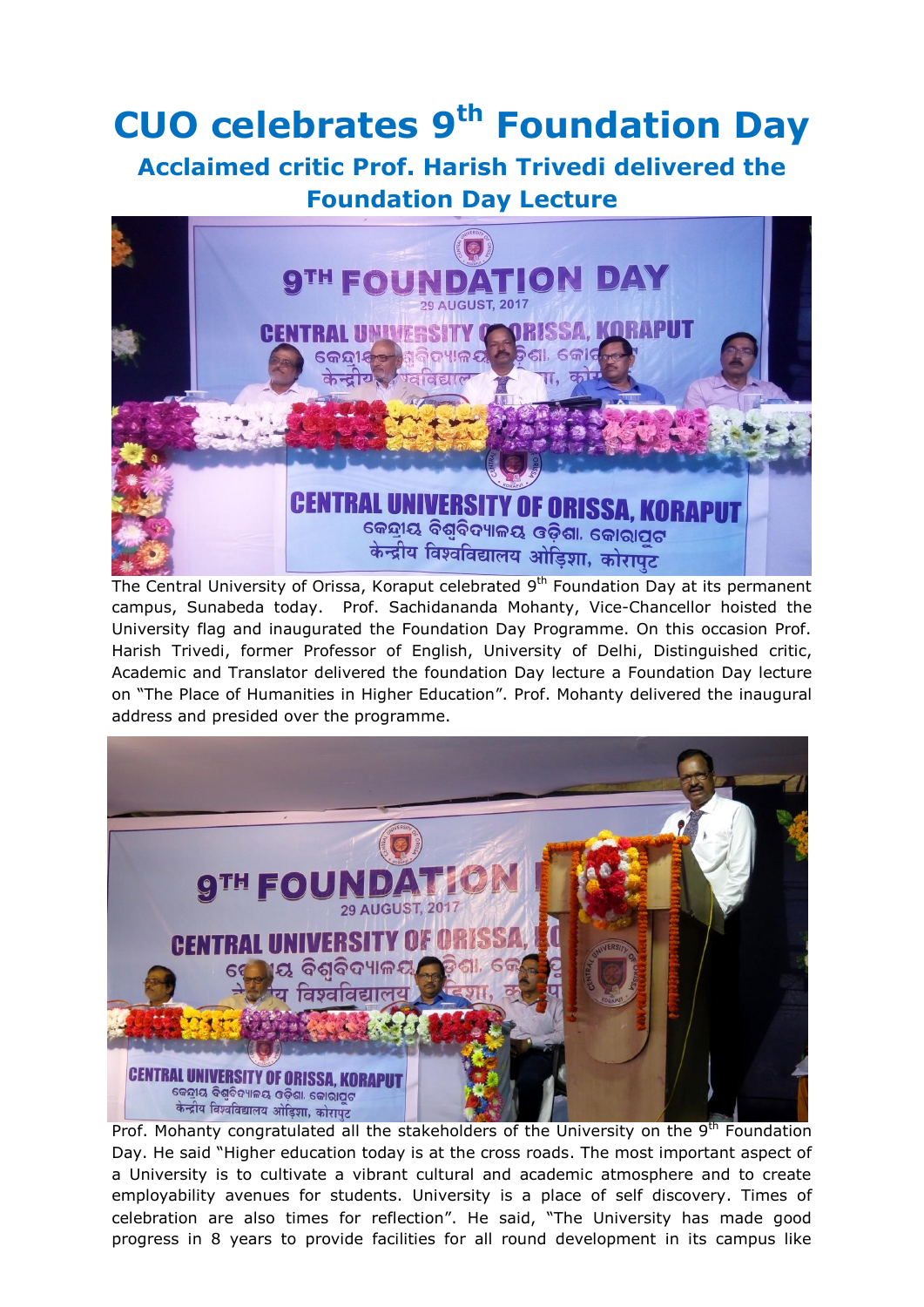Hostels for Boys and Girls, Guest House with state of the art, Library, Electrification, NSS cell, NAAC cell, and Plantation in the campus". The University is also looking forward to the visit of NAAC team due early next month.



Prof. Harish Trivedi stressed on the development of humanities studies in the higher educational institutions in his lecture. He said "Establishing of the University in remote places like Koraput provide scope to students of the region to gain quality education. Humanities study man as a whole. In our culture, the divine and the human had no distinction". He also said "Art cannot be used to make money or material issues. The Idea of higher education is to teach the mind. One should not finalise everything through logic. One should have an open attitude towards education". He urged the gathering to retain a bit of the poet within them.



On this occasion, distinguished guests of district administration, police, PSU, education institutions and different govt. organisation of the region along with media person were